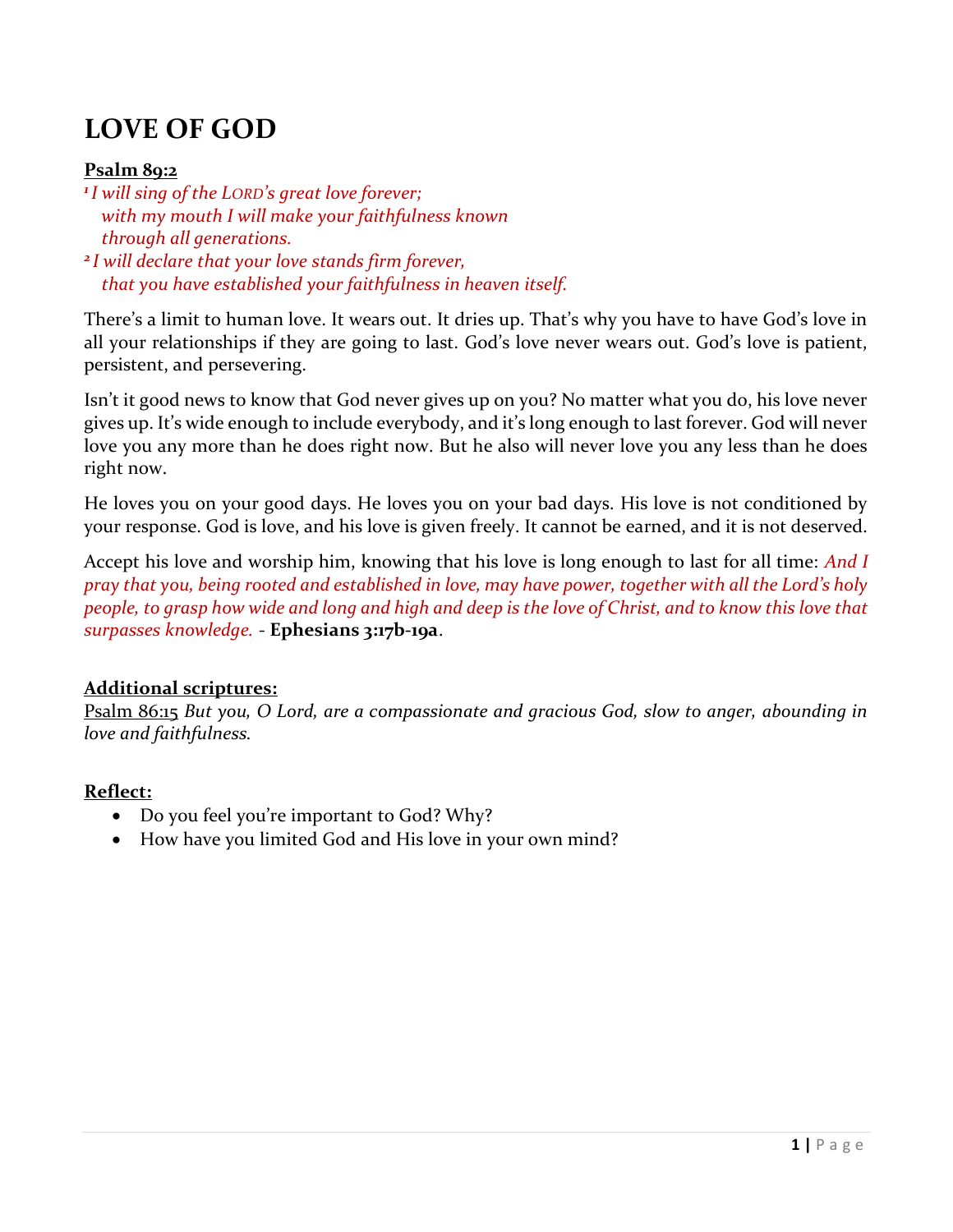# GOD IS LOVE

## 1 John 4:8b-10

God is love. This is how God showed his love among us: He sent his one and only Son into the world that we might live through him. This is love: not that we loved God, but that he loved us and sent his Son as an atoning sacrifice for our sins.

The Bible says God is love. It doesn't say God has love; it says God is love. Love is his nature.

God created the entire universe. He created this planet; He created the human race; then, He created you. God created you as an object of his love. He made you so he could love you and so you could love him. God's love for you is the reason your heart is beating right now; it's the reason you're breathing.

God's good news is that he loves you on your good days as much as he loves you on your bad days. He loves you when you can feel his love, and he loves you when you can't seem to feel his love. He loves you whether or not you think you deserve his love.

There is nothing you can do that will make God stop loving you. You could try, but you simply can't do it, because His love for you is based on His character and not on anything you do or say or feel.

God loves you so much that he sent his only Son, Jesus, into this world, so that "whoever believes in him shall not perish but have eternal life." John 3:16

Jesus stretched his arms out as wide as the cross, saying, "I love you so much that I'll die for you so that I won't have to live without you."

God's love surpasses all human knowledge. He defined love through His son, Jesus.

## Additional scriptures:

Rom. 8:38-39 For I am convinced that neither death nor life, neither angels nor demons, neither the present nor the future, nor any powers, neither height nor depth, nor anything else in all creation, will be able to separate us from the love of God that is in Christ Jesus our Lord.

## Reflect:

Describe God's love from your perspective.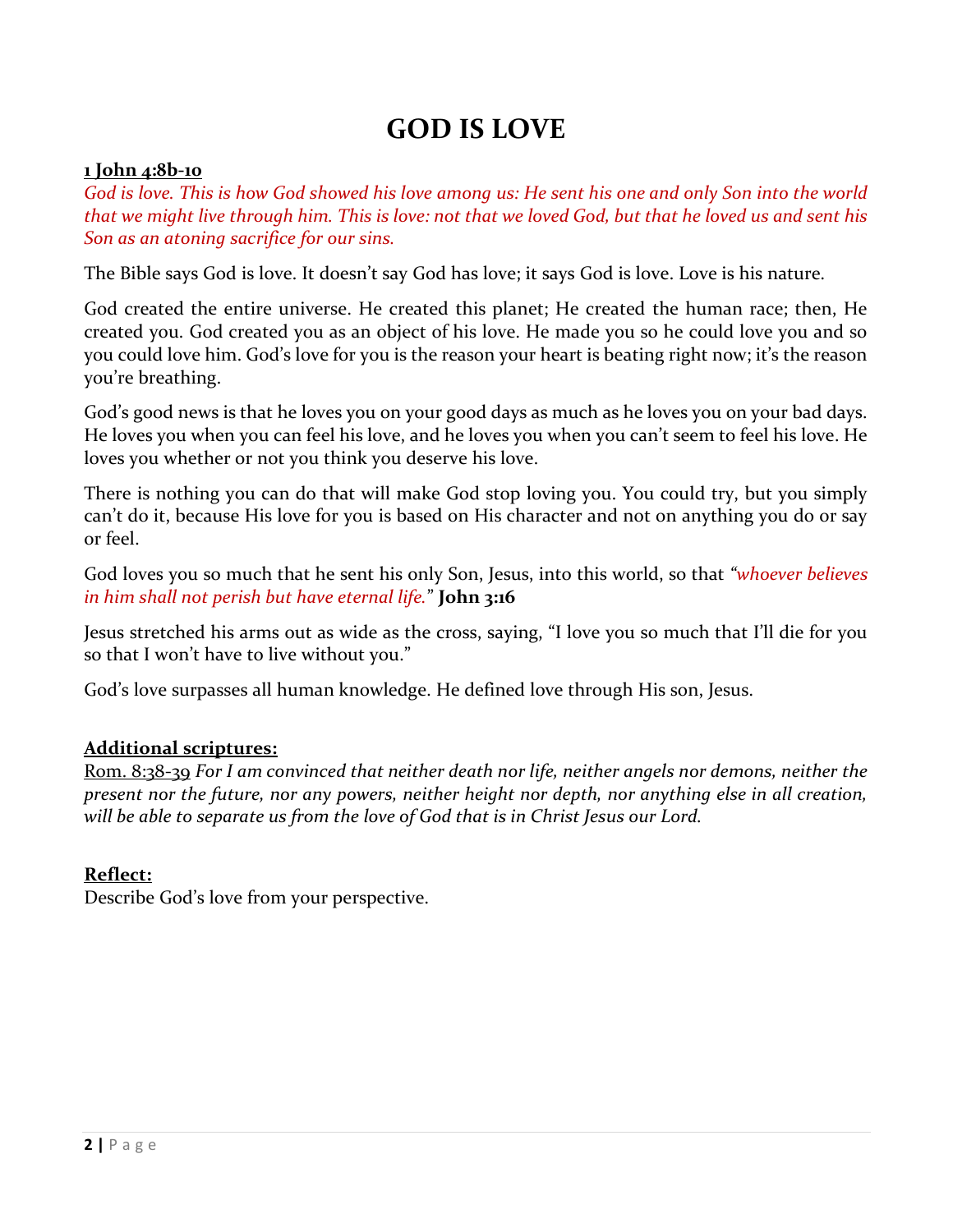# GOD'S LOVE RESCUES

## Psalm 18:16-19

- $16$  He reached down from on high and took hold of me; he drew me out of deep waters.
- <sup>17</sup> He rescued me from my powerful enemy, from my foes, who were too strong for me.
- $18$  They confronted me in the day of my disaster, but the LORD was my support.
- $19$  He brought me out into a spacious place; he rescued me because he delighted in me.

There are times when we all think, "I'm going under for the last time! I'm about to sink!" But no matter how deep your problem is, God's love is deeper. "There is no pit so deep that God's love is not deeper."

Maybe you're having health problems or you're frustrated and can't help but think, where is God, when you hit bottom. He's right there underneath you. He is your refuge, and underneath are the everlasting arms - Deuteronomy 33:27

The psalmist so clearly mentions that God delighted in him. And so, He can't help but rescue His beloved from the hands of suffering. Drop into his arms of love. Let him catch you and support you when you have nowhere else to go. God wants to comfort you in troubles and he can relate with you. Salvation was costly not for us but to Jesus. He paid a great price for our salvation and willingly died for our sins.

The great joy is that Jesus died and rose from the dead and we have a hope to live on this earth even though we are surrounded with different kinds of troubles in our life.

#### Additional scriptures:

2 Cor. 1:3-4 Praise be to the God and Father of our Lord Jesus Christ, the Father of compassion and the God of all comfort, who comforts us in all our troubles, so that we can comfort those in any trouble with the comfort we ourselves receive from God.

#### Reflect:

- How is your attitude toward God when you're in trouble or worried? (may be for exams, etc.)
- God's love is deep enough to handle anything. What pain or hurt or problem do you need to hand over to him today?

Make a list of the times when you felt that God rescued you from trouble. Share one incident with a friend.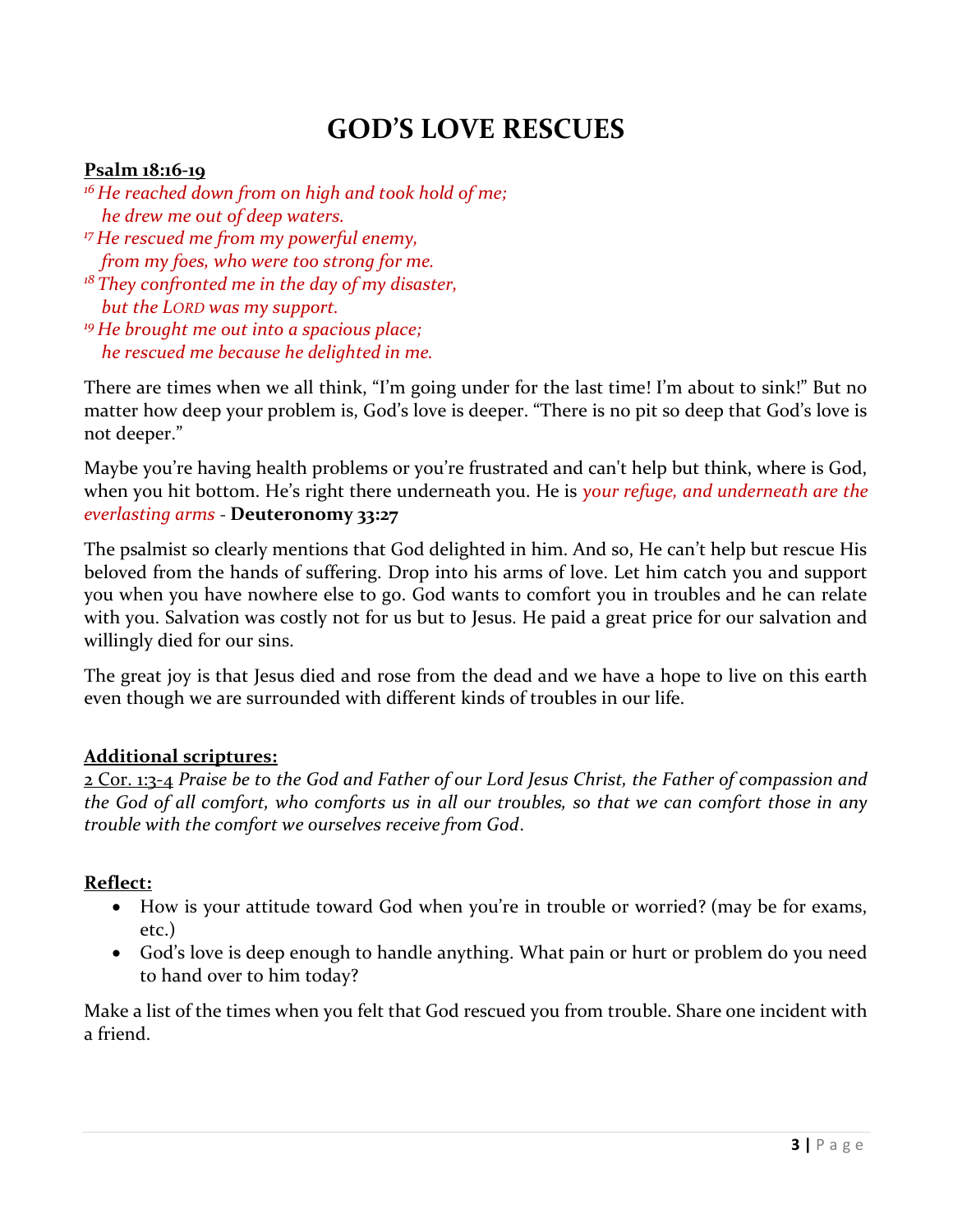# GOD'S LOVE DEFINES YOUR WORTH

## Isaiah 43:4

Since you are precious and honored in my sight, and because I love you, I will give people in exchange for you, nations in exchange for your life.

God says that you're not only accepted, you're also valuable. How much do you think you're worth? Don't ever confuse your valuables with your value as a person. You can be rich or poor, but it has nothing to do with your value as a person.

What determines the value of something? These are the two main things:

1. It depends on what someone is willing to pay for it. How much is a watch worth? To some people, it's worth nothing. To a collector, it could be worth a lot of money. Some people are willing to pay lakhs for a watch?

How much is a piece of art worth? Whatever someone is willing to pay for it.

2. It depends on who owned it in the past. Sometimes something is valuable because of who used to own it. For example, would a car owned by Virat Kohli would be more valuable than a car you owned? Probably. Or would a guitar be more valuable because it was owned by A. R. Rahman? Yes.

Based on these two factors, what's your value? Ask yourself, "Who owns me?" "What was paid for me?" The Bible says, "You have been bought and paid for by Christ, so you belong to him — be free now from all these earthly prides and fears" (1 Corinthians 7:23)

You have been bought and paid for by Christ. The Bible says you belong to God. God exchanged his own Son for you. The cross proves your value. Jesus didn't die for junk. You are incredibly valuable. Nobody has ever paid a greater price than God paid for you. You are accepted, and you are valuable!

## Additional scriptures:

Rom. 5:8 But God demonstrates his own love for us in this: While we were still sinners, Christ died for us.

P<sub>S</sub> 139: 1-16

## Reflect:

- When do you most struggle to see yourself as valuable to God?
- How does knowing your value to God help take away your pride and fear?

Study Psalm 139 and pray through the psalm.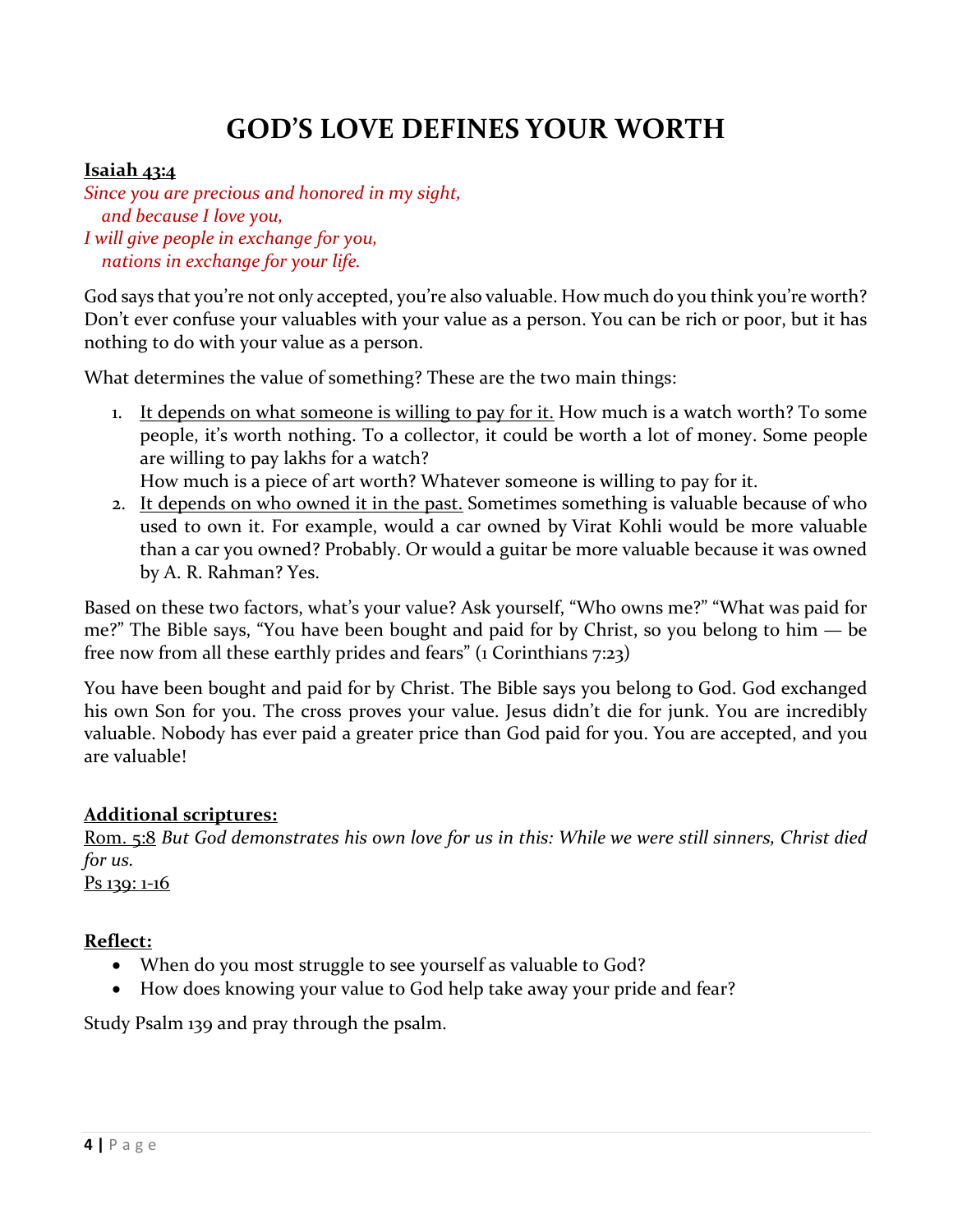## GOD'S LOVE FORGIVES

#### Genesis 3:8-9

<sup>8</sup>Then the man and his wife heard the sound of the LORD God as he was walking in the garden in the cool of the day, and they hid from the LORD God among the trees of the garden. <sup>9</sup>But the LORD God called to the man, "Where are you?"

In Genesis 2, God entered into a very special relationship with His people by speaking to them. With the rest of creation, He simply spoke it into being. With humanity, He spoke and created a relationship. He made us His people.

And even after we sinned, God still speaks. Adam and Eve rejected Him, but He did not reject them. He could have destroyed them, which is precisely what we would have done. But He didn't. Instead, He looked for them, He found them, and He spoke to them.

God demonstrates His faithfulness to His people by promising that one day He will send someone who will strike back against the sin and evil that threatens His creation, His people, and His plan.

Despite their sin, He promises a solution. He didn't have to. God could have allowed them to suffer the dreadful consequences of their action without hope. But, that's not how God does things.

God demonstrated His grace and love upon Adam and eve. We see that this is a story about grace and his unconditional love. There is good news in the garden: the good news that God is still God and He has not given up on his plans, His purposes, and His people. He is still a God of glory and grace and love.

## Additional scriptures:

Psalm 32:1-2 Blessed is the one whose transgressions are forgiven, whose sins are covered. Blessed is the one whose sin the LORD does not count against them and in whose spirit is no deceit.

Luke 23:33-34 When they came to the place called the Skull, they crucified him there, along with the criminals - one on his right, the other on his left. Jesus said, "Father, forgive them, for they do not know what they are doing."

#### Reflect:

- What did almighty God do when we sin?
- Are you able to acknowledge God's grace and love in your life? Why/How?

Confess your sins to God in prayer and give thanks to Him for His forgiveness through Jesus.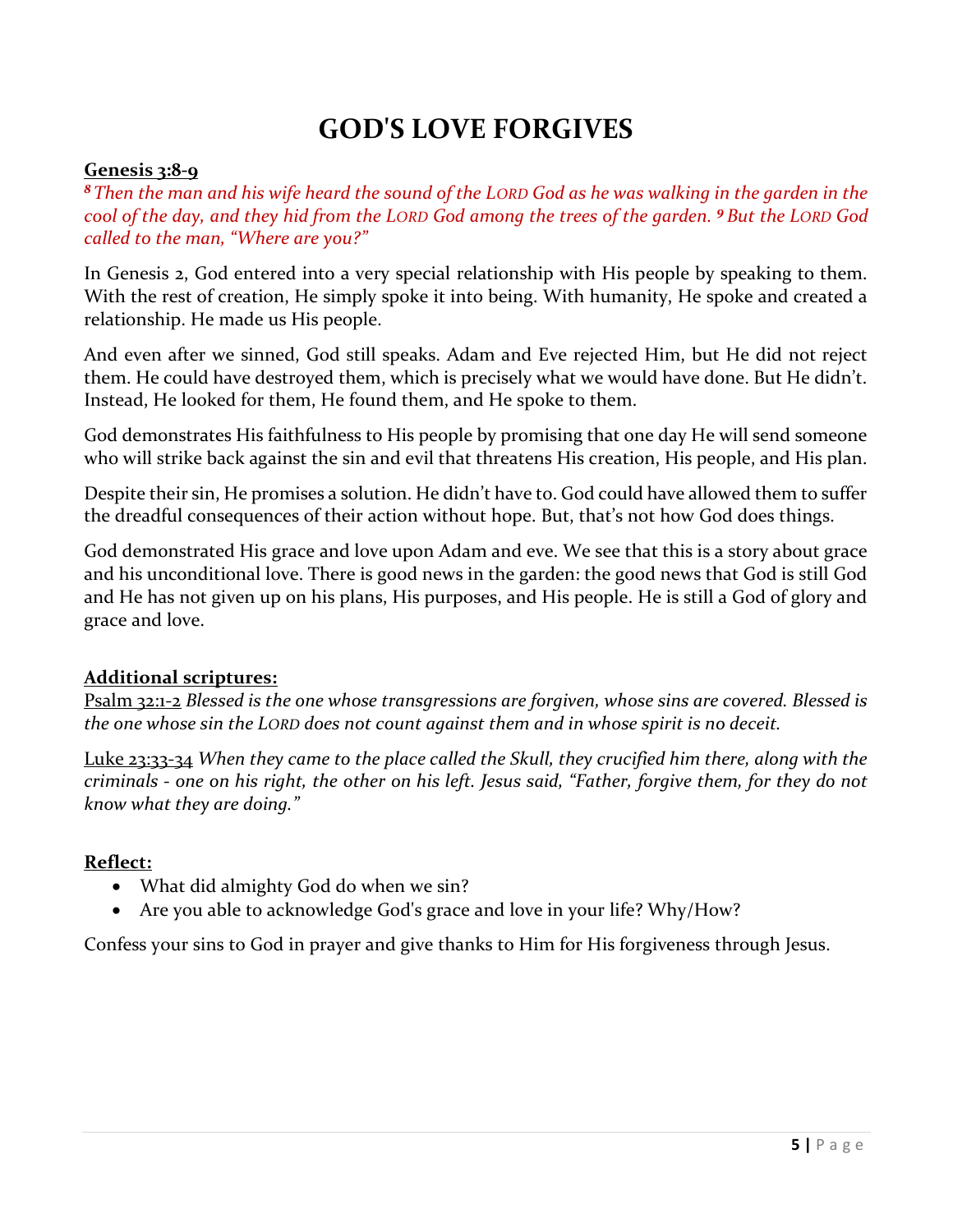# FEELING FOR YOUR FRIEND

The Bible says to have friends, we should ourselves should be friendly.

We have lot of examples in the bible about friendship how to love and care and feel for friends the best example always set by Jesus we look through that.

## John 11:1-44

This Paragraph depicts that Lazarus and his sisters were close friends of Jesus. When Jesus was in Bethany, he stayed at their home and had dinner with them.

When Jesus learns that Lazarus is dead, he is deeply troubled, as any friend would be and he wept (v.35). Jesus loved Lazarus, cared for his family, had the genuine love for him. Jesus was comforting Lazarus' family. He was present for them in times of sorrow, his love was real that others also can see and feel that relationship. Jesus & Lazarus had a friendship the foundation of which was pure love and care.

## Reflect:

- Think about your friendship. How are your friendships today?
- Do we really care and show that kind of love to our friends?
- In what way can we become like Jesus and Lazarus in our relationships?
- Do you care & love for your friend's family? When your friend is in pain do you feel the pain and sorrow they go through? Are you comforting like Jesus was?
- How does Jesus' friendship inspire you to feel for your friends?
- How Jesus' feelings for Lazarus reflected in your friendship?

This week encourage and comfort a friend who is in need of it.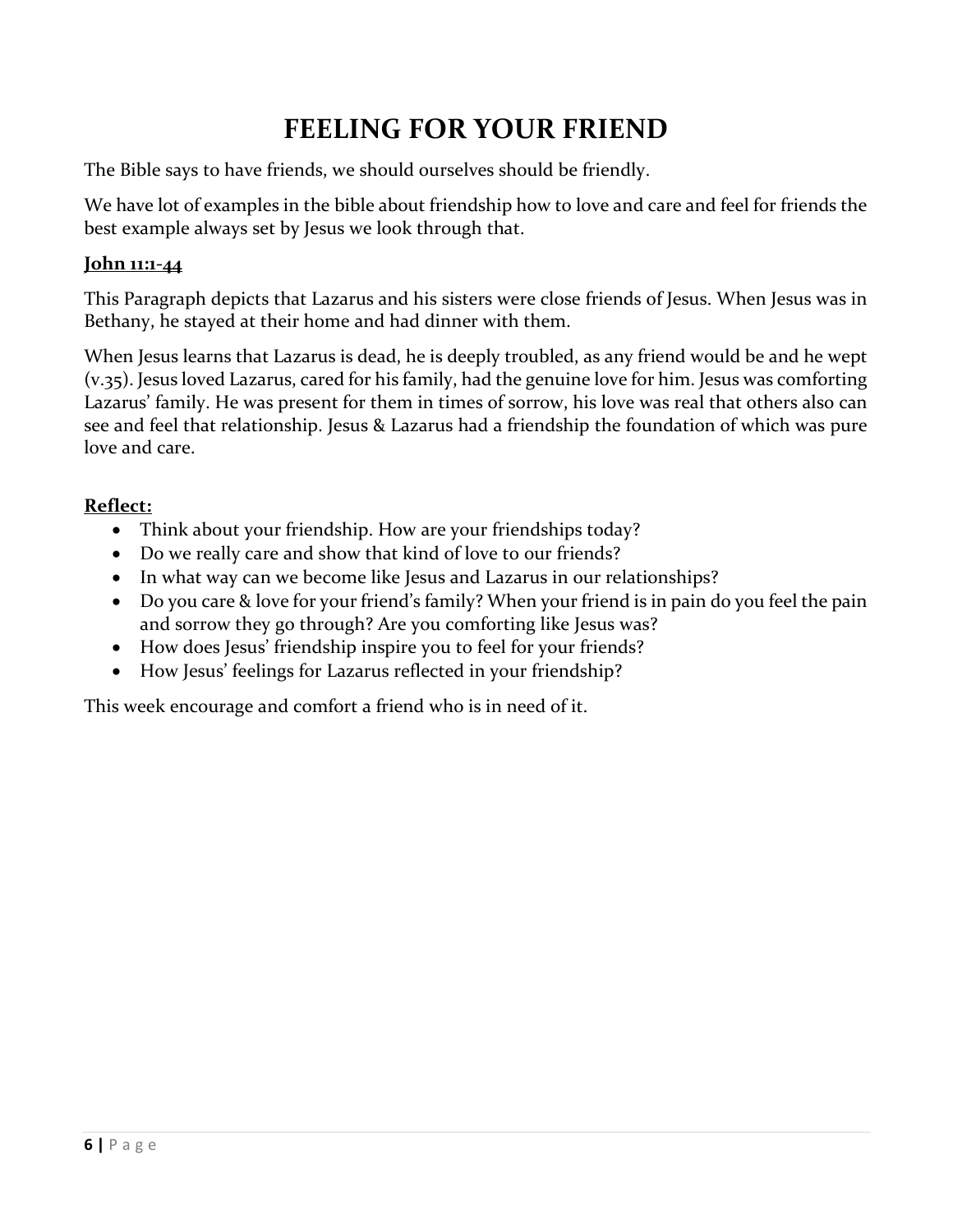# BEING OPEN ABOUT FEELINGS

#### Matthew 26:36-38

Then Jesus went with his disciples to a place called Gethsemane, and he said to them, "Sit here while I go over there and pray." He took Peter and the two sons of Zebedee along with him, and he began to be sorrowful and troubled. Then he said to them, "My soul is overwhelmed with sorrow to the point of death. Stay here and keep watch with me."

Jesus was about to get arrested at the garden of Gethsemane and he was aware of what was going to happen following his arrest. At this point, Jesus was troubled and was overwhelmed with sorrow to the point of death. So much that he was even sweating blood. He had asked his disciples to pray for him. He then took Peter, James and John who were very close to Jesus of all the other disciples whom he considered his friends and shares with them what was on his heart, how he was feeling.

Jesus, the God almighty had humbled himself down to the point that he even shared his feelings, fears and weaknesses with his disciples although they might not have understood or could have been able to understand or empathize with him.

We all go through ups and downs in life. We all face tough times and go through a lot of emotional trauma ourselves. Imagine being able to be yourself, speak your heart, even your most shameful feelings and still be valued and cared for.

No friend is perfect and no friendship is perfect. Your friend may not exactly be or respond the way you want them to, but when you allow them to know you fully – your mistakes, your worries, etc. – you pave way for a stronger and deeper friendship.

## Reflect:

- Recollect any past experience of you going through an emotional roller coaster. How did you handle it?
- Have you felt the need to just be able to share what's on your mind with someone?
- How difficult is it for you to share your darkest secrets, thoughts and feelings to your friend? Why?
- Do your friendships reflect humility, trust and care for each other? How?
- Do you take your burdens and your friend's burdens to God and pray for each other?

Write down how your friendships can be better and what can you practically do to help them get better. Pray that God can help you and your friends to grow in your humility, trust and care and that you may be blessed with amazing friendships.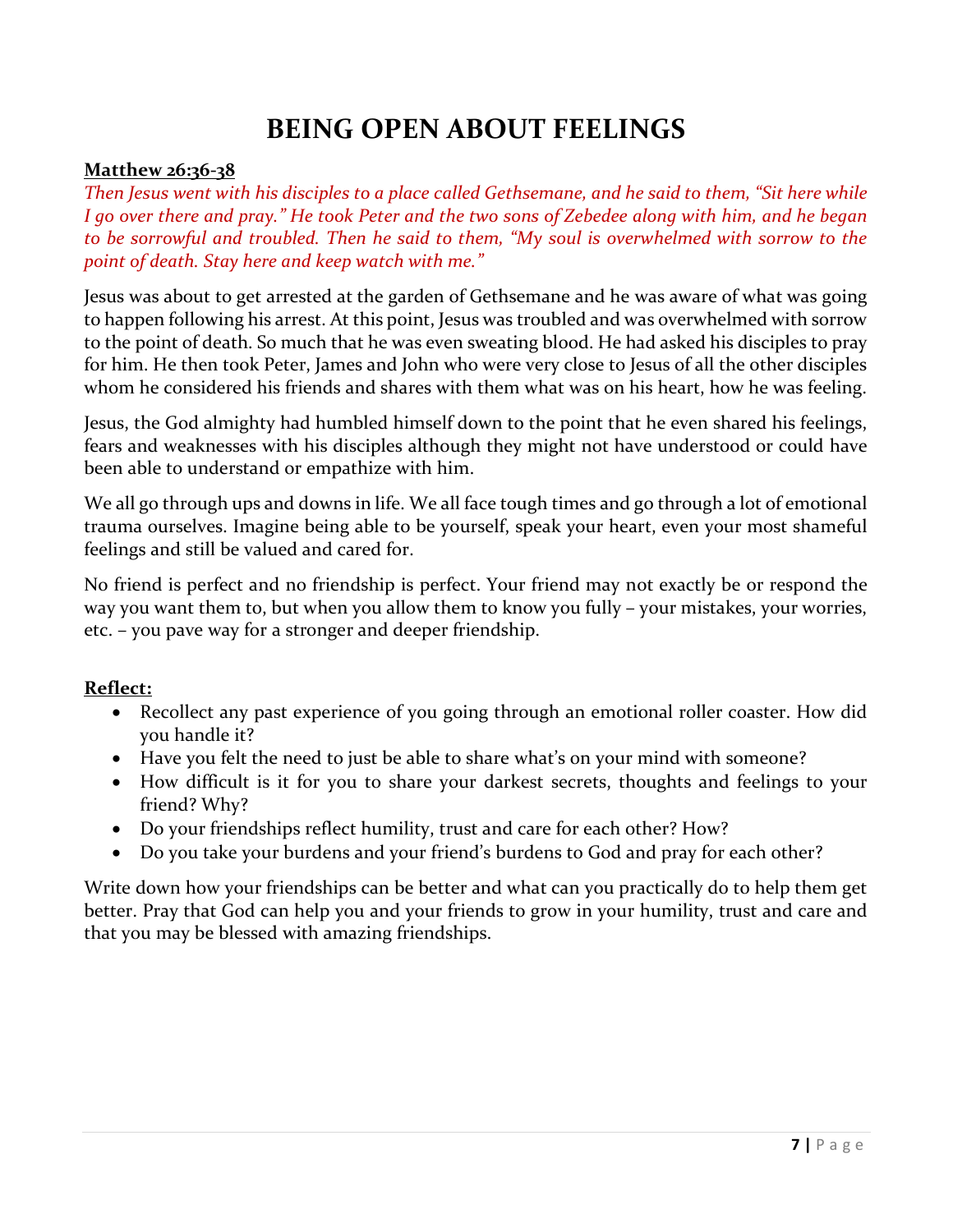# UNDERSTANDING EACH OTHER

Friends can speak their minds without fear; friends can share their hearts without shame; friends can stay close even at a distance. A best friend is one who loves you just the way you are, and yet helps you in the trouble and being there for you all the time.

## Read 1 Samuel 20:1-17

In the above passage we see emotions expressed by David and Jonathan. David came very close to holding Jonathan responsible for Saul's actions, and Jonathan came very close to getting defensive. Their initial words to one another were natural under the circumstances.

What is NOT natural, however, was their freedom to speak their minds and move on to resolution without any conflict. Jonathan's words are amazing, "Whatever you want me to do, I'll do for you." (v.4). Jonathan didn't necessarily agree with David, but he agreed that David was upset and needed his help instead of his doubt.

## 1 Samuel 20:17 And Jonathan had David reaffirm his oath out of love for him, because he loved him as he loved himself.

Allowing others to speak their fears even when we can't understand is characteristic of uncommon friendship. Willingness to listen, then to let the potential insults pass, is not a sign of weakness. It is a sign of strength. The bonds of uncommon friends are deeper than the width of their differences.

## Additional scriptures:

Ecclesiastes 4:9-10 Two are better than one, because they have a good return for their work: If one falls down, his friend can help him up. But pity the man who falls and has no-one to help him up!

## Reflect:

- How do you handle conflicts or misunderstandings in your friendship?
- How difficult is it for you to resolve and why?

Think of a friend who needs your presence and how can you help them.

Think of a friend who supported you through your difficult times and express your gratitude to him/her.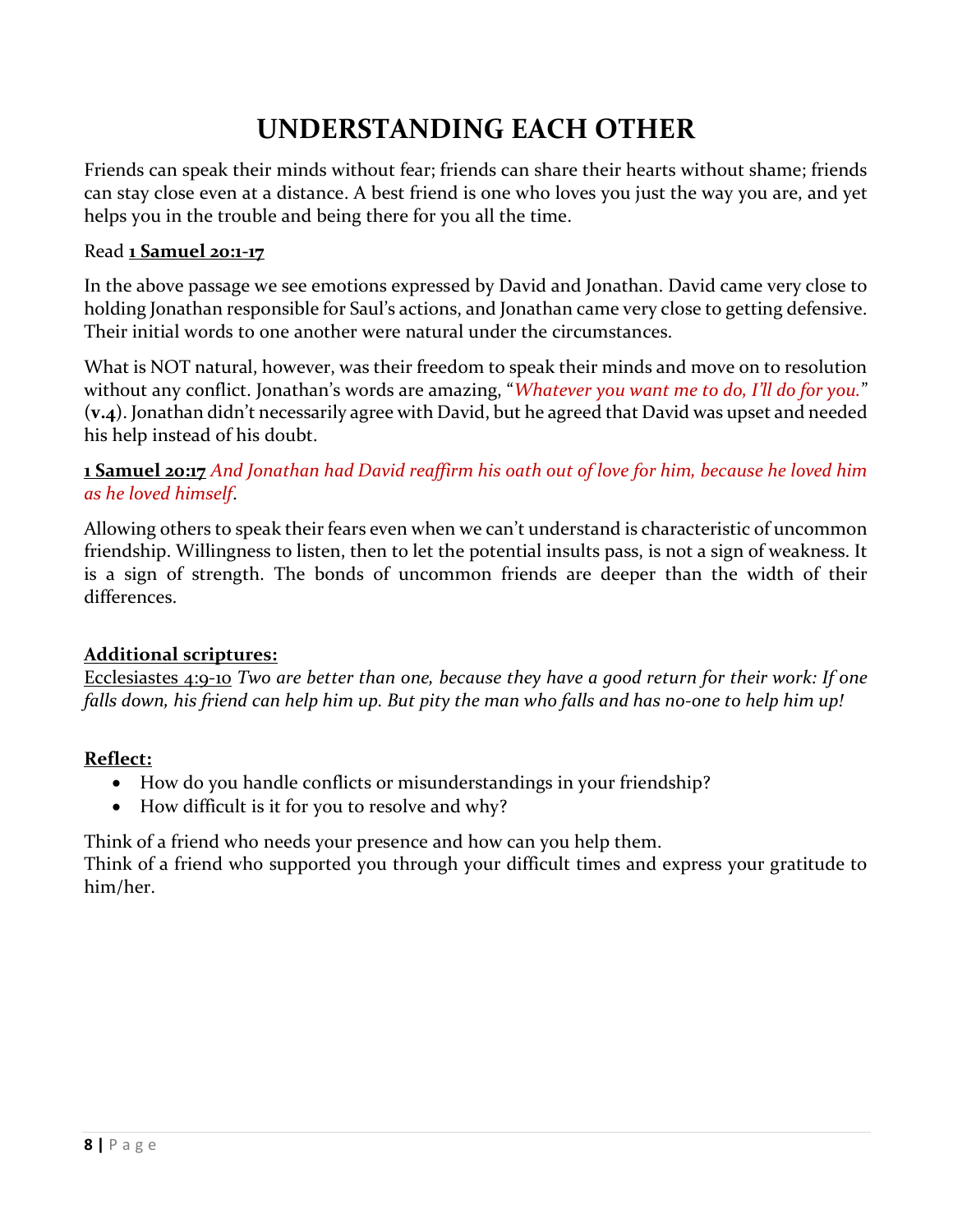# HONOURING EACH OTHER

#### Matthew 26:47-50

47 While he was still speaking, Judas, one of the Twelve, arrived. With him was a large crowd armed with swords and clubs, sent from the chief priests and the elders of the people. 48 Now the betrayer had arranged a signal with them: "The one I kiss is the man; arrest him." 49 Going at once to Jesus, Judas said, "Greetings, Rabbi!" and kissed him. 50 Jesus replied, "Do what you came for, friend."

When Judas betrayed Jesus, did you notice what Jesus calls him in the verse above? He did not call him a traitor. He did not call him a back stabber. He called him a friend. Jesus was not trying to be nice either. Jesus always called things the way He saw them. So when Jesus called Judas "friend", he perceived him as a friend. Jesus knew His war was not with flesh and blood but against Satan himself.

One of the hardest things to do is to be kind and forgiving to people especially when they have done you wrong. When someone mistreats you, the normal response is to hurt them like they've hurt you, to just do something to teach them a lesson. That's what is considered normal.

It was very painful for Jesus to see his friend betray him but still he chose to remain calm and in control. Even in that situation, he showed him respect and honour and called him 'friend'.

We must be ready to forgive our friends as Jesus did. We should pay attention to what we speak. Choose today to be more careful about what you say. Your words are powerful, so be sure that you're using words that build others up and help them.

Ephesians 4:29 Do not let any unwholesome talk come out of your mouths, but only what is helpful for building others up according to their needs, that it may benefit those who listen.

Doing this isn't normal, and it isn't easy, but its what's right.

## Additional Scriptures:

Proverbs 20:22 Do not say, "I'll pay you back for this wrong!" Wait for the LORD, and he will avenge you.

Romans 12:10 Be devoted to one another in love. Honor one another above yourselves.

## Reflect:

- How would you perceive if your friend betrayed you or did something wrong to you? Would you show respect and honor them even in such circumstances?
- What kind of words you use when someone does you wrong?

Decide to resolve with a friend who has hurt you. Pray about it.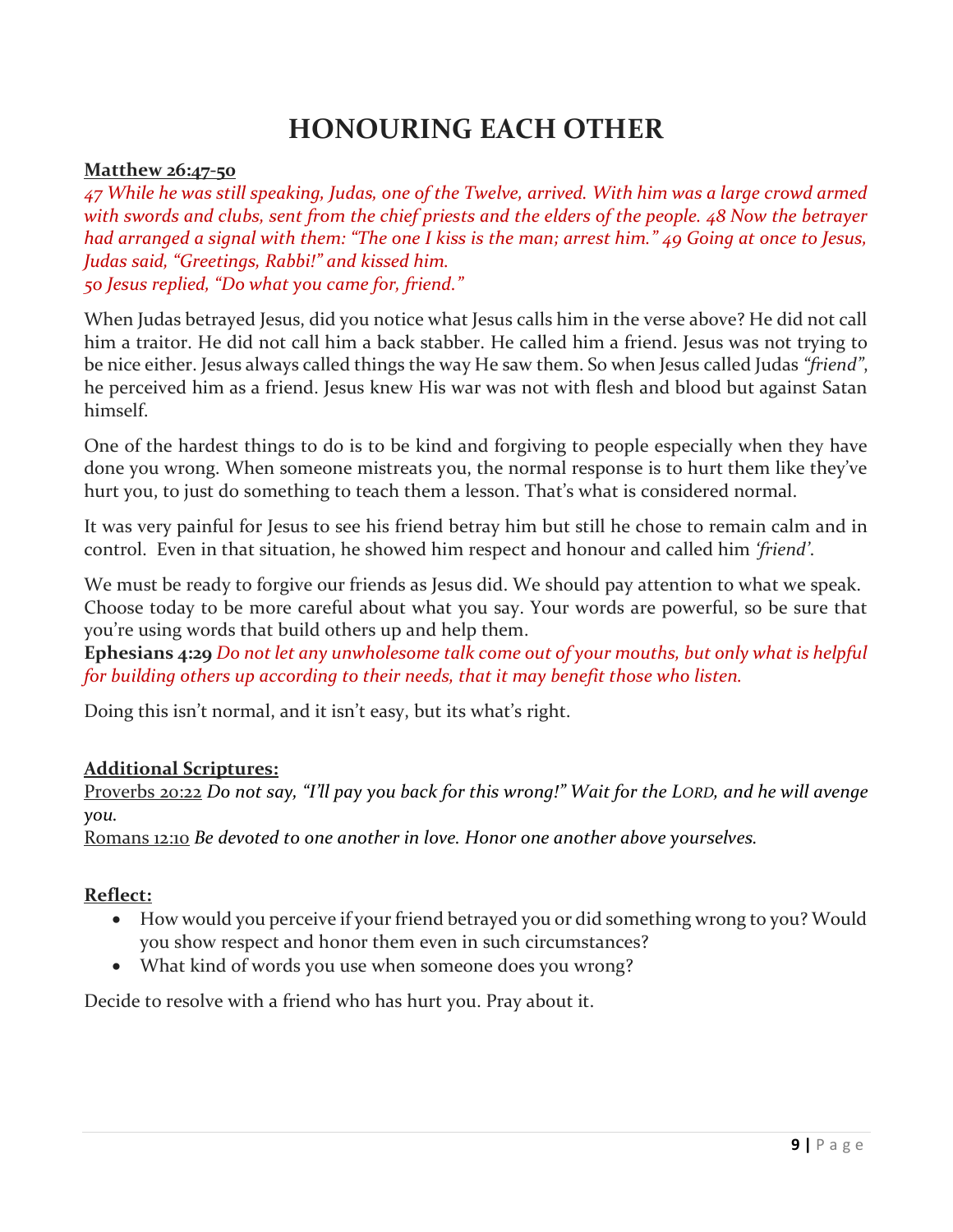## FRIENDS THAT LEAD US TO GOD

#### Mark 2:1-5, 11-12

A few days later, when Jesus again entered Capernaum, the people heard that he had come home. [2] They gathered in such large numbers that there was no room left, not even outside the door, and he preached the word to them. [3] Some men came, bringing to him a paralyzed man, carried by four of them. [4] Since they could not get him to Jesus because of the crowd, they made an opening in the roof above Jesus by digging through it and then lowered the mat the man was lying on. [5] When Jesus saw their faith, he said to the paralyzed man, "Son, your sins are forgiven." [11] "I tell you, get up, take your mat and go home." [12] He got up, took his mat and walked out in full view of them all. This amazed everyone and they praised God, saying, "We have never seen anything like this!"

The paralyzed man was brought before Jesus by his four friends. They were so determined to bring him to Jesus that even though they couldn't get through the crowd directly, they took him to Jesus through the roof and dug it up and lowered him there.

Vs. 5 says when Jesus saw their faith, he healed the paralyzed man and forgave his sins.

Friendships are truly an amazing gift of God. They fill our lives with fun, joy, memories and complete us. There might be many who may come to us and befriend us in such times. But only a few remain when we aren't joyful, we're going through bad times and probably we don't have anything to offer. Think about it, how many of your friends would stick to you if you were paralyzed?

The four men really cared for the paralyzed man and wanted the best for him. They didn't just wish the best for him, they acted on it. They had faith that Jesus could really heal him and they really made all the effort to bring him to Jesus. And it was because of their faith, which was evident through their deeds, that Jesus healed the paralyzed man and that changed his life completely.

Imagine having such friends in your life.

Friends who really care for you, stick with you during your rough times, are willing to go an extra mile to help you out, are willing to do anything to take you to God even when you cannot or don't want to, because they believe God can heal.

Imagine being that kind of a friend to others.

## Reflect:

- How do you help your friends when they're struggling?
- How can you be a better friend to your friends in times of need?

Pray specifically for ways in which you can grow to be a better friend. Pray that God can bless you with friendships that comprise of true Godly love and care.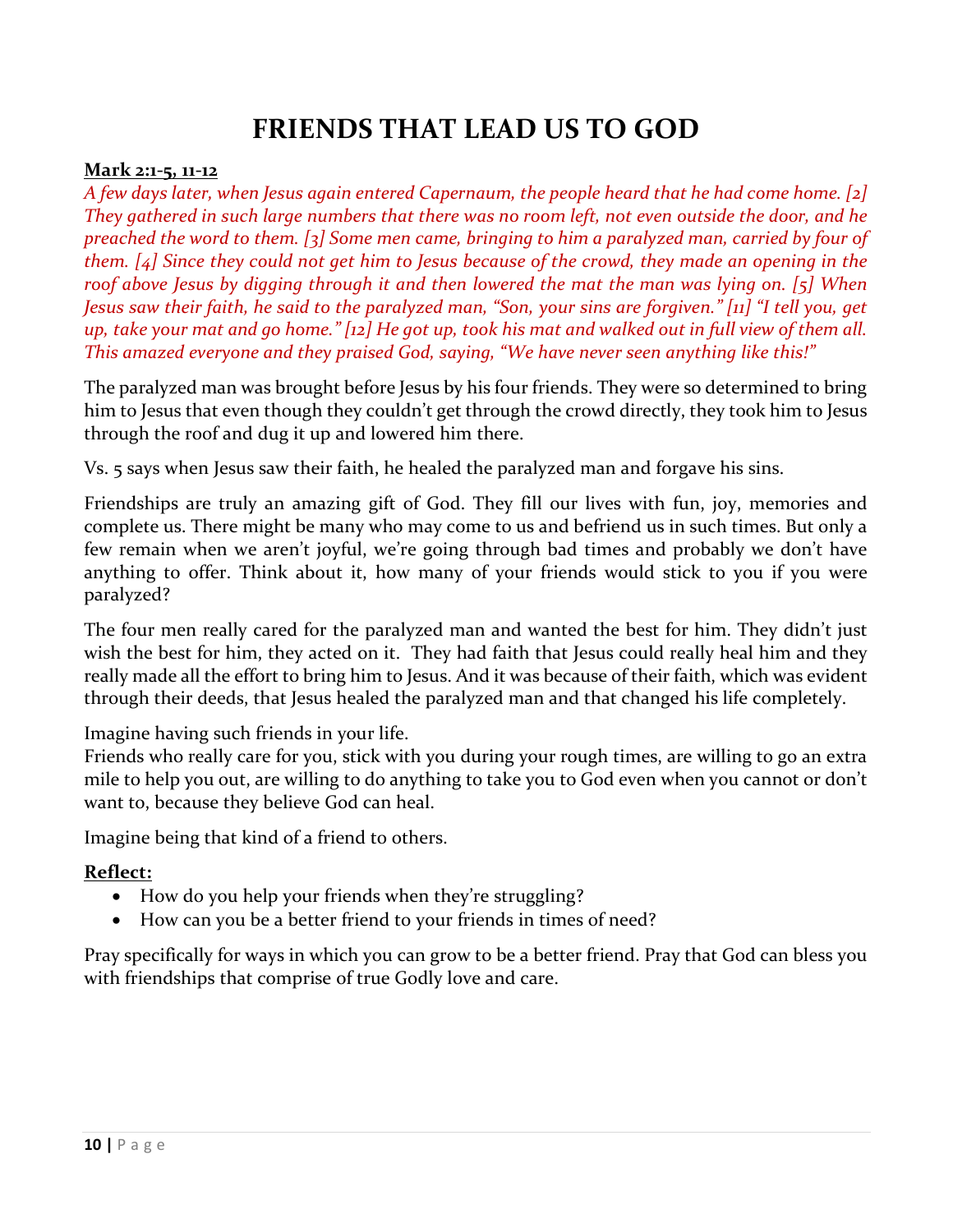# PUTTING GOD FIRST

Meaning of prioritizing - To arrange or deal within order of importance; to treat or consider as of greater importance than other matters.

Jesus was as human and had friends, family, relatives, feelings and emotions just like us. But Jesus prioritized GOD over everything else and everyone else.

#### Matthew – 16:21-23

From that time on Jesus began to explain to his disciples that he must go to Jerusalem and suffer many things at the hands of the elders, the chief priests and the teachers of the law, and that he must be killed and on the third day be raised to life. <sup>22</sup> Peter took him aside and began to rebuke him "Never, Lord" he said "This shall never happen to you!" <sup>23</sup> Jesus turned and said to Peter, "Get behind me, Satan! You are a stumbling block to me; you do not have in mind the concerns of GOD, but merely human concerns."

Here we can see Peter's love for Jesus. When Jesus explained about his death, Peter was worried and he took Jesus aside and began to rebuke him.

We can see from the bible evidently that Jesus and Peter shared a very close relationship. Out of the 12 disciples, Jesus trusted Peter more than other disciples.

#### Matthew – 16:18-19

 $18$ And I tell you that you are Peter, and on this rock I will build my church, and the gates of Hades will not overcome it. <sup>19</sup> I will give you the keys of the kingdom of heaven; whatever you bind on earth will be bound in heaven, and whatever you loose on earth will be loosed in heaven."

Jesus chose Peter to build the church and gave to him the keys to the kingdom of heaven. Jesus gave high authority to Peter. But when it comes to choosing between God and Peter, Jesus was very clear whom to prioritize. That's when Jesus rebuked Peter.

He prioritized doing God's will over what he or his friend wanted him to do.

#### Reflect:

- How do you position God in your life amongst all the other people?
- What do you do when there is a conflict of interest between what God wants you to do and what you or your friends want you to do?
- How can you change to be like Jesus even in your friendships?

Make a list of situations where you find it difficult to follow God in comparison to your friends. Pray about it and ask God for wisdom and guidance to help you through such situations.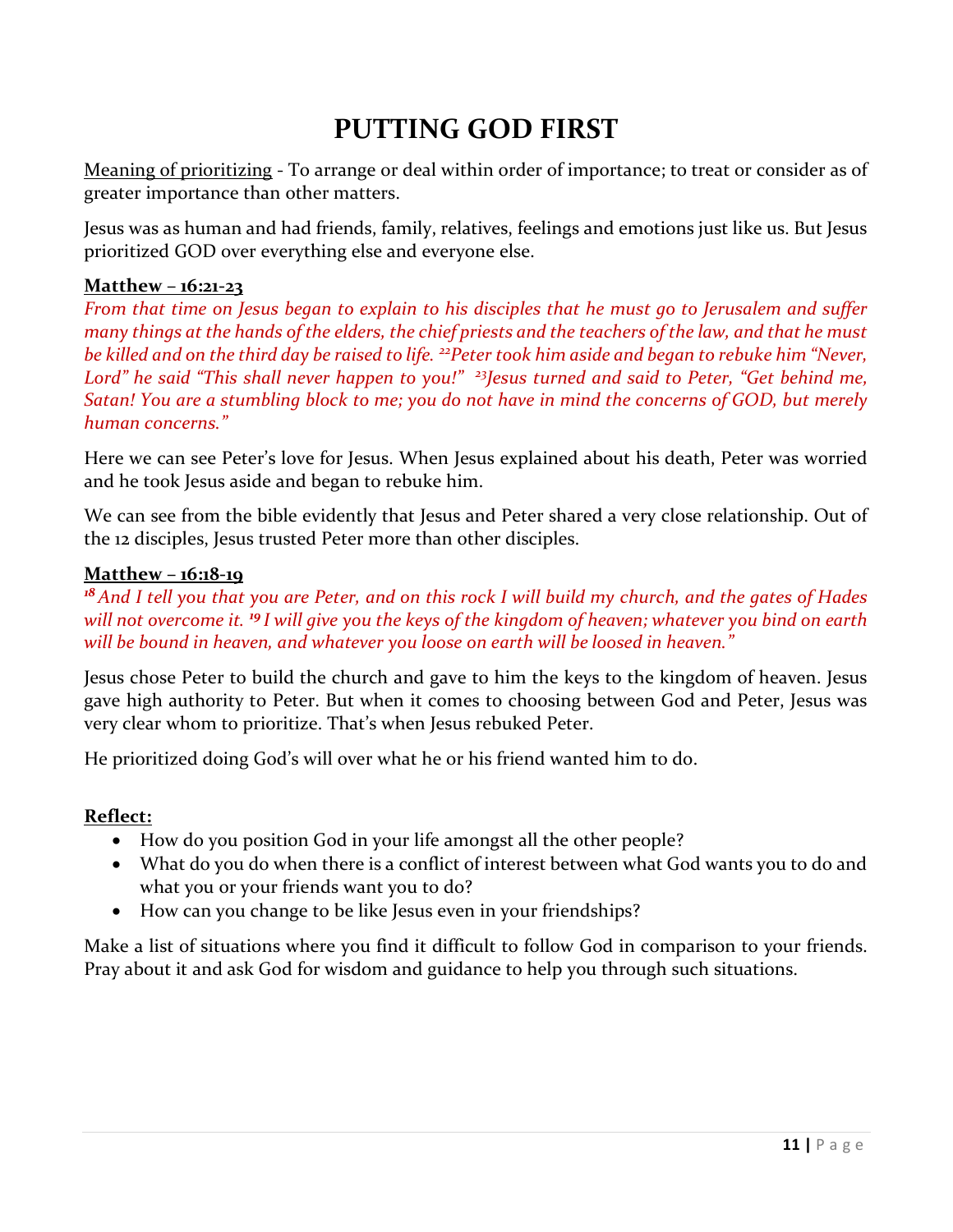## CHOOSING FRIENDS

## Daniel 3:13-14, 16-18

Furious with rage, Nebuchadnezzar summoned Shadrach, Meshach and Abednego. So these men were brought before the king, [14] and Nebuchadnezzar said to them, "Is it true, Shadrach, Meshach and Abednego, that you do not serve my gods or worship the image of gold I have set up?" [16] Shadrach, Meshach and Abednego replied to him, "King Nebuchadnezzar, we do not need to defend ourselves before you in this matter. [17] If we are thrown into the blazing furnace, the God we serve is able to deliver us from it, and he will deliver us from Your Majesty's hand. [18] But even if he does not, we want you to know, Your Majesty, that we will not serve your gods or worship the image of gold you have set up."

In this story, we have three friends Shadrach, Meshach and Abednego who were Jews brought captive to Babylon in exile along with all the other Jews.

King Nebuchadnezzar had made an image of gold which was 90 feet high and 9 feet wide and everyone in the kingdom, starting from all the higher officials, were expected to bow down and worship that image of gold or else they would be thrown immediately into a blazing furnace.

It was amongst such a large crowd that these three friends stood out and chose to stand up for God's glory. God is constantly looking throughout the earth for men and women who would stand up for His glory and righteousness amongst the billions and billions of people on the earth. And like always, there's only a handful of those who do stand out for that.

It's not easy to live a life that God is calling you to live in the world where the majority aren't.

But its much less difficult when you have friends who would be willing to do the same along with you, call you higher, encourage you, support you and lift you up when you find it difficult to live a godly life.

#### Reflect:

- How would you feel if you were to stand up against the whole crowd in your school/college to live a life that glorifies God? How would people treat you?
- How were Shadrach, Meshach and Abednego able to stand up against the King's death threats?

Deeply desire to live a life that glorifies God. Ask God to bless you with amazing friendships that are fulfilling and can lead you to Godliness.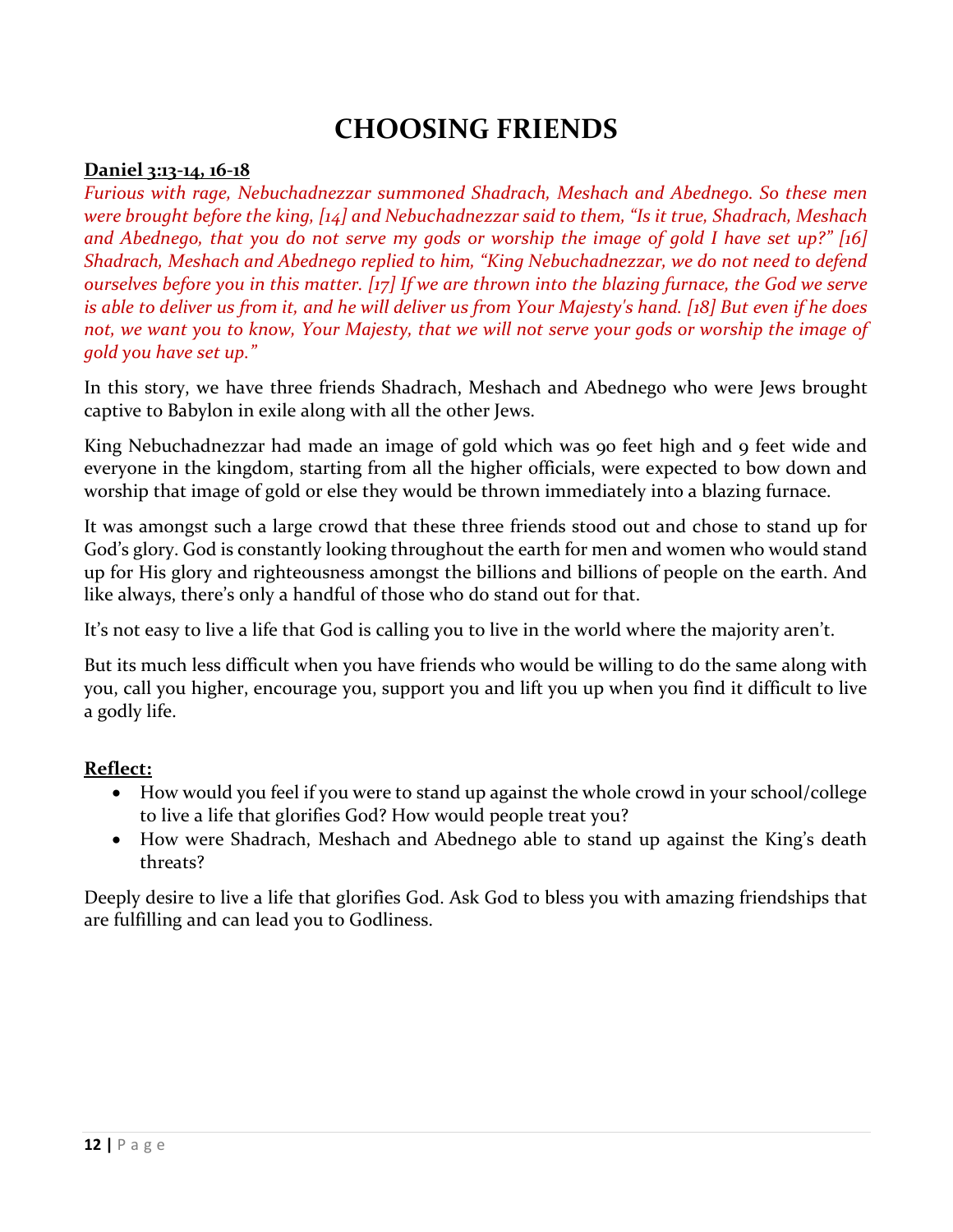# GIVING IS AN ACT OF WORSHIP

God is almighty and self-sufficient he doesn't need anything from us mere human. He is not served by human hands. However, he is pleased with our generosity.

Q. What are some ways Bible describes about giving as an act of worship?

1. In the Old Testament, sacrifices to the Lord were designated as "gifts" - Numbers 18:11

2. When the wise men from the east worshipped the baby Jesus, their devotion was displayed in the form of "gifts" - Matthew 2:11

There's nothing you can give God. He owns everything. But when you give him an offering, you're saying, "God, I love you. I'm thinking of you. I am grateful to you and I want you first in my life."

There are many incidents in the bible which show that the act of giving is always considered as worshiping God. Paul talks about giving in most of his letters. Let's meditate on one of them.

## Philippians 4:18

I have received full payment and have more than enough. I am amply supplied, now that I have received from Epaphroditus the gifts you sent. They are a fragrant offering, an acceptable sacrifice, pleasing to God.

The Philippi church supported Paul for his missionary journey. After receiving their money, he says, your giving is fragrant and it is an acceptable sacrifice and pleasing to God. The church must have felt so happy after hearing from Paul that their giving is accepted and God is pleased.

God desires to be pleased through our giving as well. Cain and Abel also gave to God from their earnings. Abel's offering was accepted and God was pleased in his offering but Cain's offering was not.

When we give, God looks at our hearts and our motives. So, when you give, give with all your heart because your giving is an act of worship to God.

## Reflect:

- With what motive do you give or share with others?
- What are some things that you can present to God as an offering?

Make a list of all the things that you have given or shared with someone and think of your motivation behind it.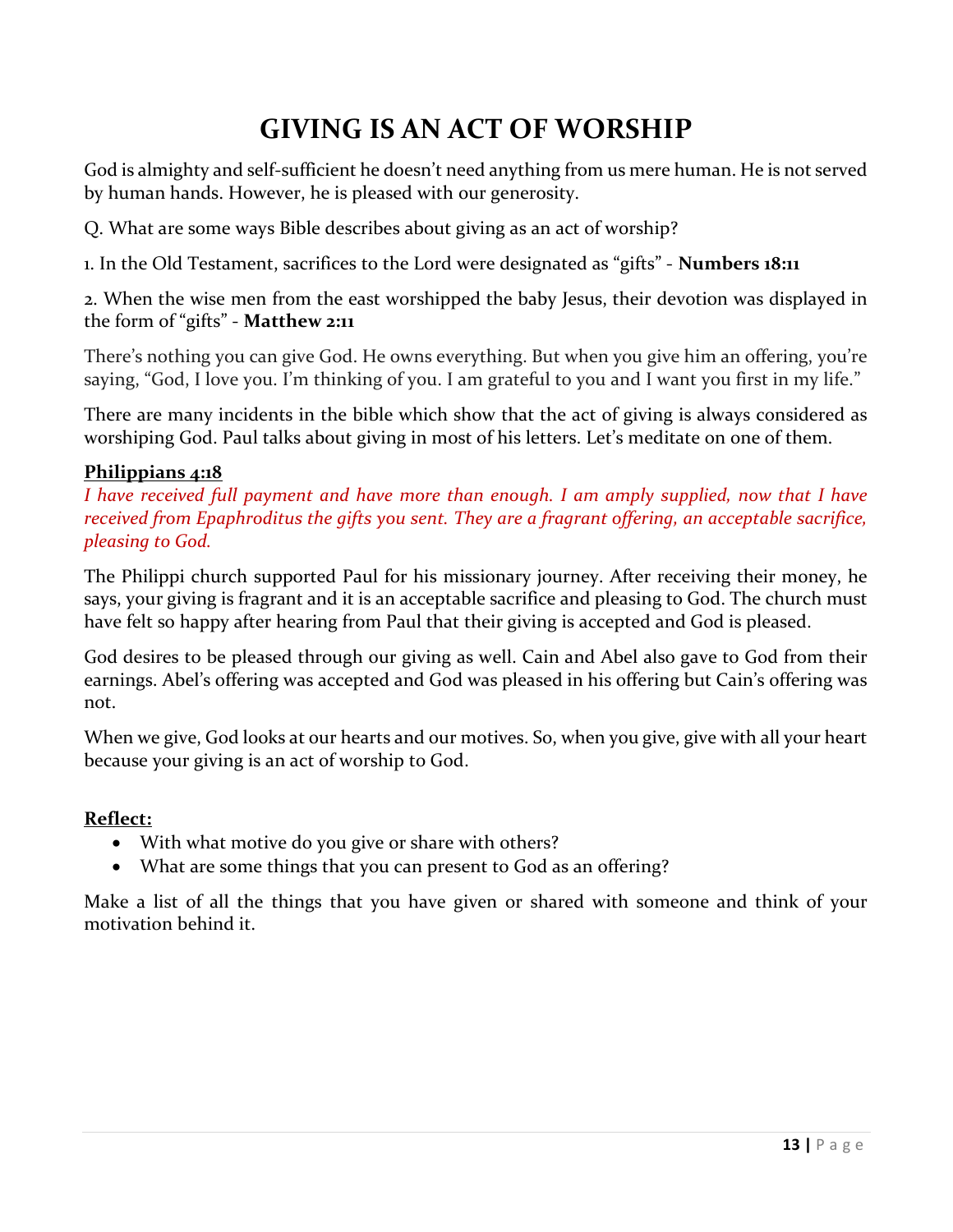# BLESSED TO GIVE THAN TO RECEIVE

How did you feel after writing down the list of your giving? Does that please God? Was that an act of worship to God?

We all like to receive gifts and stuff like that.

In Acts 20:35 Paul recollects the words of Jesus, 'It is more blessed to give than to receive.'

We remember Jesus' conversation with the rich, young ruler, and how he was unwilling to give up the one thing that prevented him from entering the kingdom of God; it was his money. And we also are aware of how Jesus observed the widow who cast into the temple treasury all that she had.

#### Mark 12:43-44

Calling his disciples to him, Jesus said, "Truly I tell you, this poor widow has put more into the treasury than all the others. <sup>44</sup>They all gave out of their wealth; but she, out of her poverty, put in everything—all she had to live on."

Do you think Jesus notices what you give on Sunday morning? He does. He notices those, who by faith, give with a willing heart. He notices the amount you give. Jesus closely observed and made note of what the widow had given. In fact, He compared it with what the rich had given. When it comes to giving, the Lord said it is more blessed to give than to receive.

#### Reflect:

- How was the widow able to give all that she had to the temple treasury?
- What made her to do this?
- Why did Jesus only notice her specifically?
- How can you become more like the widow when it comes to giving?

Give something to someone today from what you own: clothes, sports item, books etc. and pray how can you give more.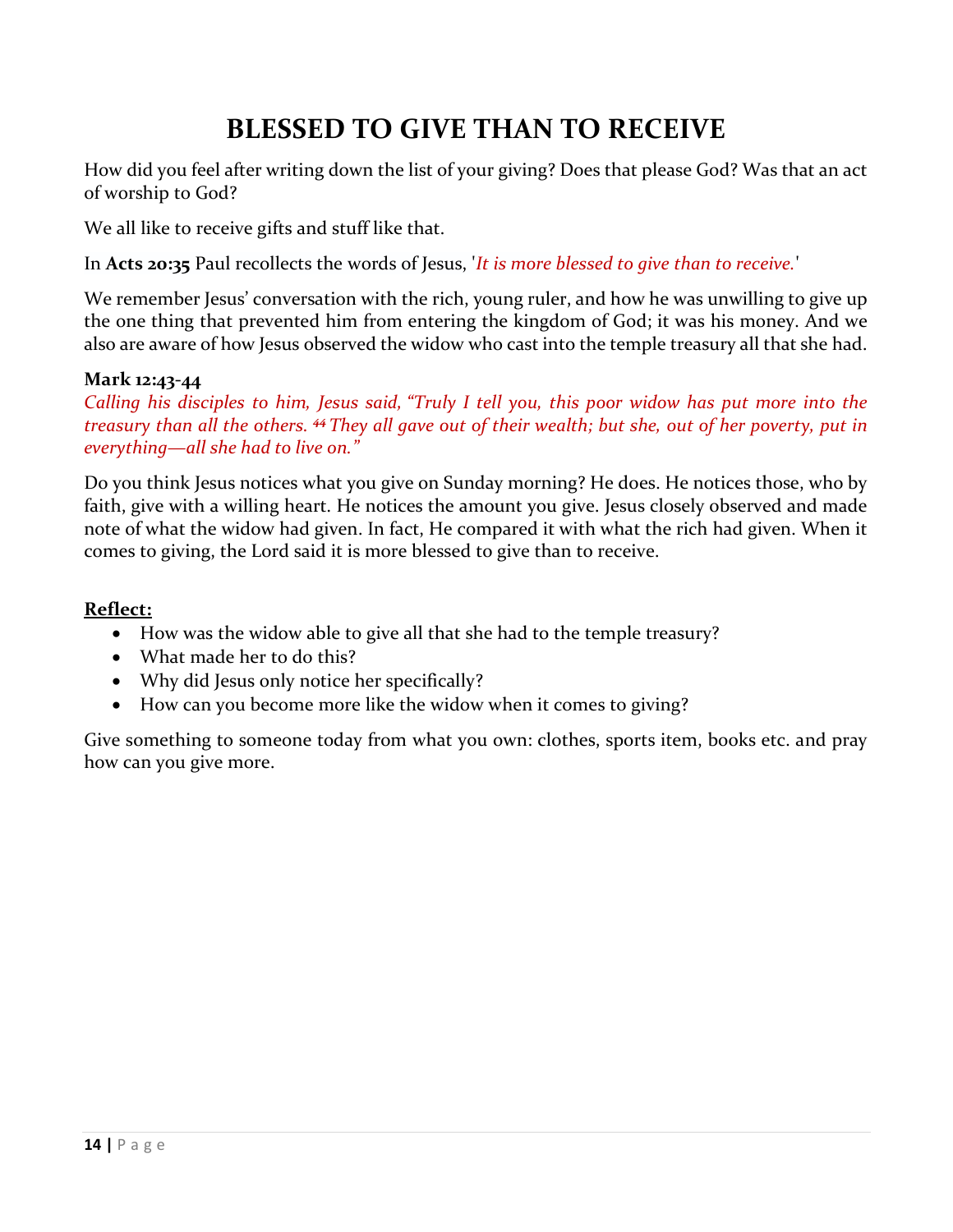# CHOOSING TO GIVE

Now you know that giving is an act of worship and it is blessed to give than to receive. Now let's learn how we can choose to give.

What should you give? Do you need to make a choice to give?

You ought to give everything to God and giving is not an option. Choosing to give means developing a heart of giving.

Let's go back to the rich young ruler again, he had everything - money and position - but he didn't have a heart to give or give up for Jesus.

#### 2 Corinthians 9:7

Each of you should give what you have decided in your heart to give, not reluctantly or under compulsion, for God loves a cheerful giver.

This scripture is encouraging to give what you have decided to give in your heart. Even before you decide to give you need to prepare you heart or develop a heart of giving.

How can you have the attitude God wants you to have when you give? It starts with your heart. God is more interested in your willingness to give than whatever you give, because he's interested in what's happening in your heart when you decide to give.

Do you feel a compulsion when you give? Don't give because you feel pressured by someone. God's not going to bless it anyway. But rather give every time you feel challenged by God.

How can you develop a heart to give?

- 1. Knowing Jesus Who was Jesus? Why did he come to this earth? What kind of heart did he have? Jesus was God. He came to this earth to give whatever he got from his Father and most importantly he came to give his life. He had a heart to give to the fullest. John 10:10 The thief comes only to steal and kill and destroy; I have come that they may have life and have it to the full.
- 2. By practicing Practicing can help us to develop and improve our hearts to decide to give. Start practicing today.

#### Reflect:

- What makes giving a difficult choice?
- In what areas do you struggle to give?

Pray for an opportunity to give sacrificially to someone this week.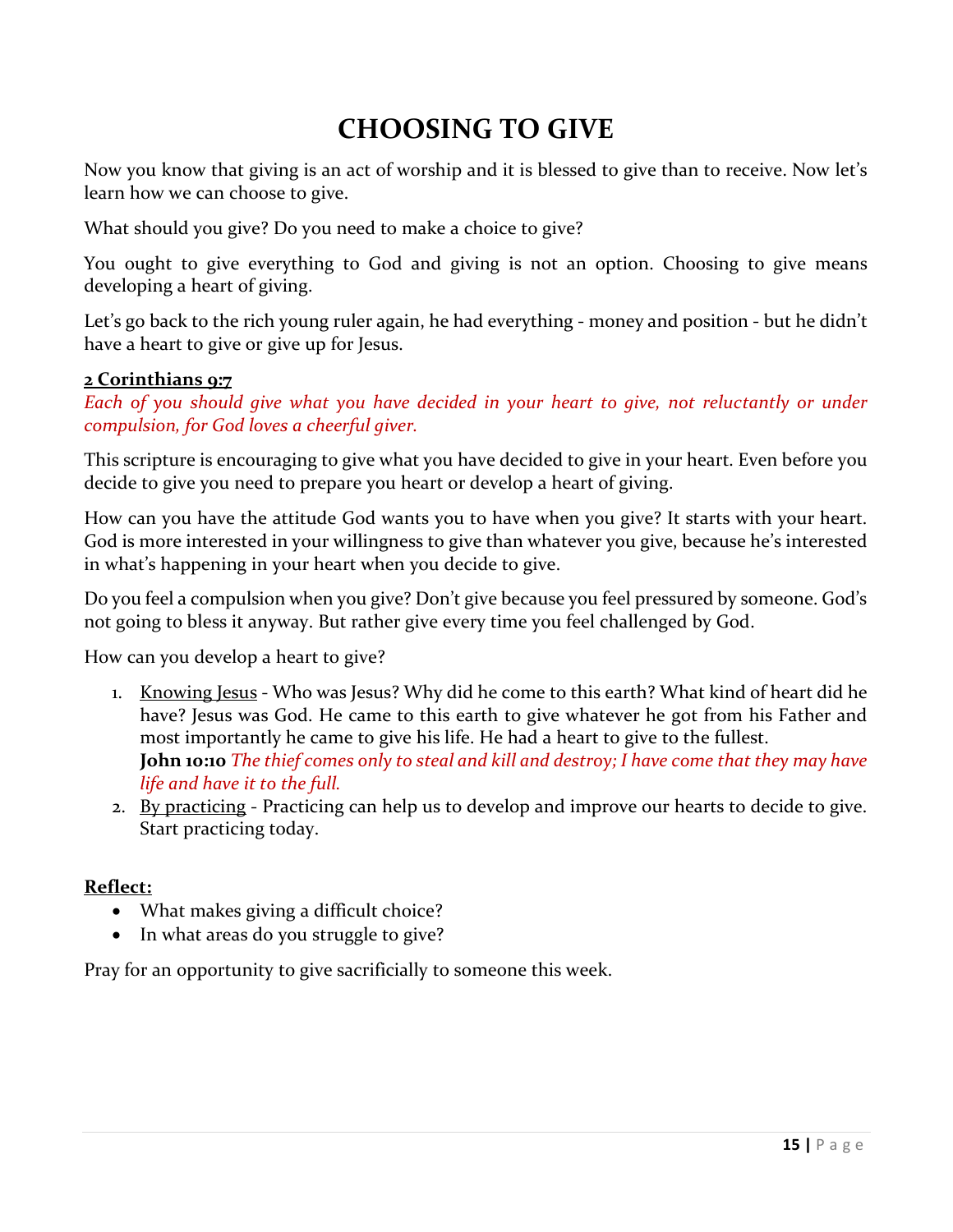## STEWARDSHIP - 1

What is stewardship?

Dictionary meaning is conducting, supervising or managing something.

#### What is biblical stewardship?

Biblical stewardship is, "Utilizing and managing all resources God provides for the glory of God and the betterment of His creation."

We are called to be God's stewards to manage that which belongs to God. While God has graciously entrusted us with the care, development, and enjoyment of everything he owns as his stewards, we are responsible to manage it well and according to his desires and purposes.

Stewardship involves three important things - THREE 'T's. They are:

- 1. TIME
- 2. TALENT
- 3. TREASURE

## 1. Time: Investing the Minutes of Life in the Priorities of God

You've heard it said, "Life is like a coin. You can spend it however you want, but you can only spend it once." Time is important. Bible says there is time for everything. A time to laugh, a time to be happy, etc.

Does God need your time?

## Mark 1:35

Very early in the morning, while it was still dark, Jesus got up, left the house and went off to a solitary place, where he prayed.

Jesus being God he took time out to pray and he started his day with God very early in the morning.

How are you giving your time to God? Time has to be handled carefully.

Are you spending enough time praying to God? God has given you enough time to play and have fun. And God is also looking for you to give your time to Him by meditating on His word and praying and spending time with other people.

## Reflect:

- What activities take up most of your time?
- How can you please God with your use of time?

Write down how much time you spend on different activities apart from your time at school/college. Compare it with the time you spend with God (praying, reading the Bible, etc.) or to build your faith (attending meetings, meeting with people, evangelising, etc.). Decide to give the best of your time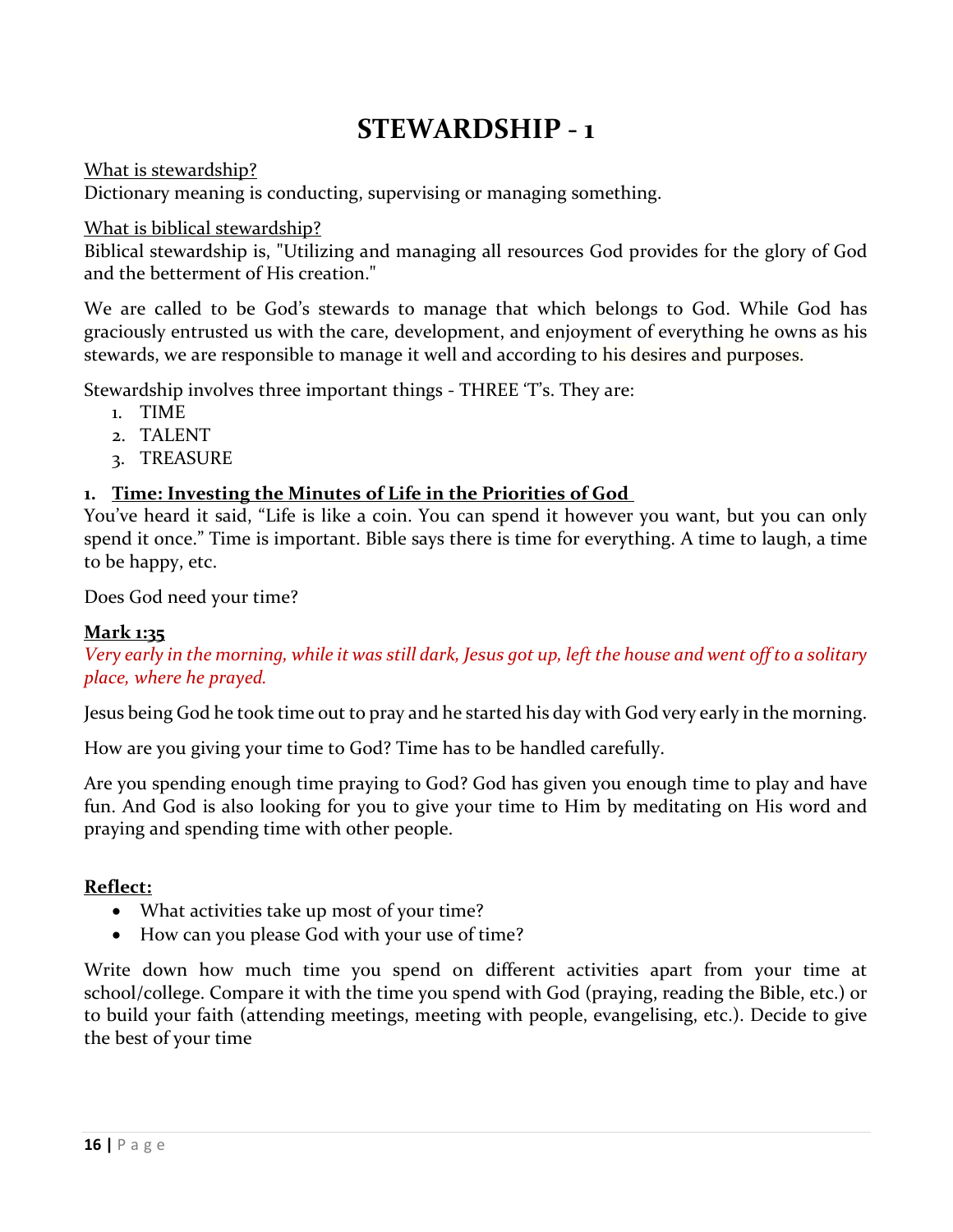## STEWARDSHIP - 2

## 2. Talent: Putting Your Skills to Work in the Family of God

As a steward of God as we give our time to God we should also use and give our talent for his glory.

What is talent? Talent is our skill. Our skills are given to us by God and God is looking for us to use our skills for Him.

What is your talent? Maybe you can sing or play an instrument. Maybe you're good at making friends. Different individuals have different talents or different skill sets.

We all know the parable of the talents.

#### Matthew 25:19-23

<sup>19</sup> "After a long time the master of those servants returned and settled accounts with them. <sup>20</sup> The man who had received five bags of gold brought the other five. 'Master,' he said, 'you entrusted me with five bags of gold. See, I have gained five more.'

<sup>21</sup> "His master replied, 'Well done, good and faithful servant! You have been faithful with a few things; I will put you in charge of many things. Come and share your master's happiness!' <sup>22</sup> "The man with two bags of gold also came. 'Master,' he said, 'you entrusted me with two bags of gold; see, I have gained two more.'

<sup>23</sup> "His master replied, 'Well done, good and faithful servant! You have been faithful with a few things; I will put you in charge of many things. Come and share your master's happiness!'

What can you learn from this parable?

The master was pleased with his two servants for their talents. Likewise, when you use your talents for God he is pleased with it and he is honoured by your talent.

Matthew 5:16 In the same way, let your light shine before others, that they may see your good deeds and glorify your Father in heaven.

The light can be your talent which will help other people around you to honour and glorify God.

## Reflect:

- How have you been using your talents that God has blessed you with?
- What will God say to you when He sees the fruits of your talents?

Think about your talents and skills and how you can use them to glorify God. Ask your friends and mentors in what way you can serve better.